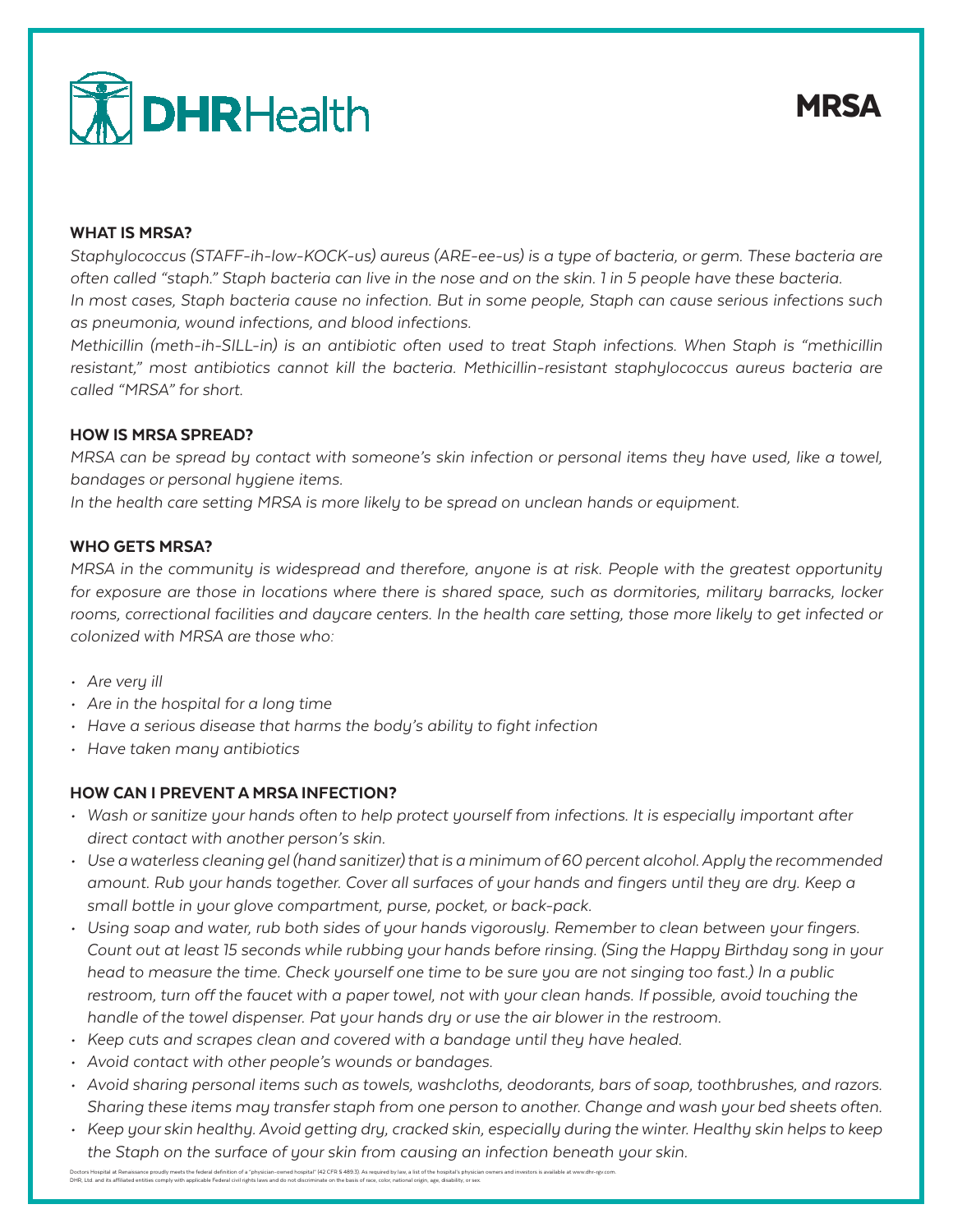

*• Contact your doctor if you have a skin infection that does not improve.*

## WHAT ARE THE SIGNS OF A MRSA INFECTION?

*An infection can start when MRSA gets into a cut, scrape, or other break in the skin.*

*Pimples, rashes, or pus-filled boils, especially when warm, painful, red, or swollen, can mean a staph or MRSA skin infection.*

*Occasionally, staph can cause more serious problems. These problems include:*

- *• High fever*
- *• Swelling, heat, and pain around a wound*
- *• Headache*
- *• Fatigue*

## HOW WILL I KNOW I HAVE A MRSA INFECTION OR COLONIZATION?

Lab tests are the only way to tell if you have a MRSA infection. These tests will help your doctor decide which *antibiotic should be used for treatment, if antibiotic treatment is necessary.*

*If an infection your doctor will usually take a sample on a swab (like a Q-tip) from the infected area. It will be sent to a lab to see if the infection is caused by MRSA.*

*If checking for a MRSA Colonization your doctor will take a sample on a swab inside the nose and or armpit or groin.*

## WHAT SHOULD I DO IF I HAVE A MRSA INFECTION?

- *• Keep the infected area covered with clean, dry bandages.*
- *• Clean your hands frequently as described above especially after changing your bandages or touching the infected skin. Place the dressing in a plastic bag, tie it closed, and throw it away promptly.*
- *• Tell any health care providers who treat you that you have a history of MRSA.*
- *• Follow the practices outlined below.*

## WHAT HAPPENS IF I HAVE MRSA AND I AM IN THE HOSPITAL?

*MRSA can also be spread to objects and other surfaces in a room. Hospitals and other health care centers may use special precautions (pre-CAW-shuns) to help prevent the spread of MRSA. Patients with MRSA are placed on special precautions. This means:*

- *• Patients have a private room if one is available. If a private room is not available, two people with MRSA may share a room.*
- *• Staff may wear gown, gloves and sometimes a mask when caring for you.*
- *• Generally, patients with MRSA should not sit in patient lounges or go to the cafeteria.*
- *• During repeat visits to the hospital, special precautions may be used.*

## WHAT SHOULD I DO ABOUT WORK OR SCHOOL?

*Ask your doctor. Most people with a MRSA infection can attend school or work. Contact your Health Office/ Department.*

# **MRSA**